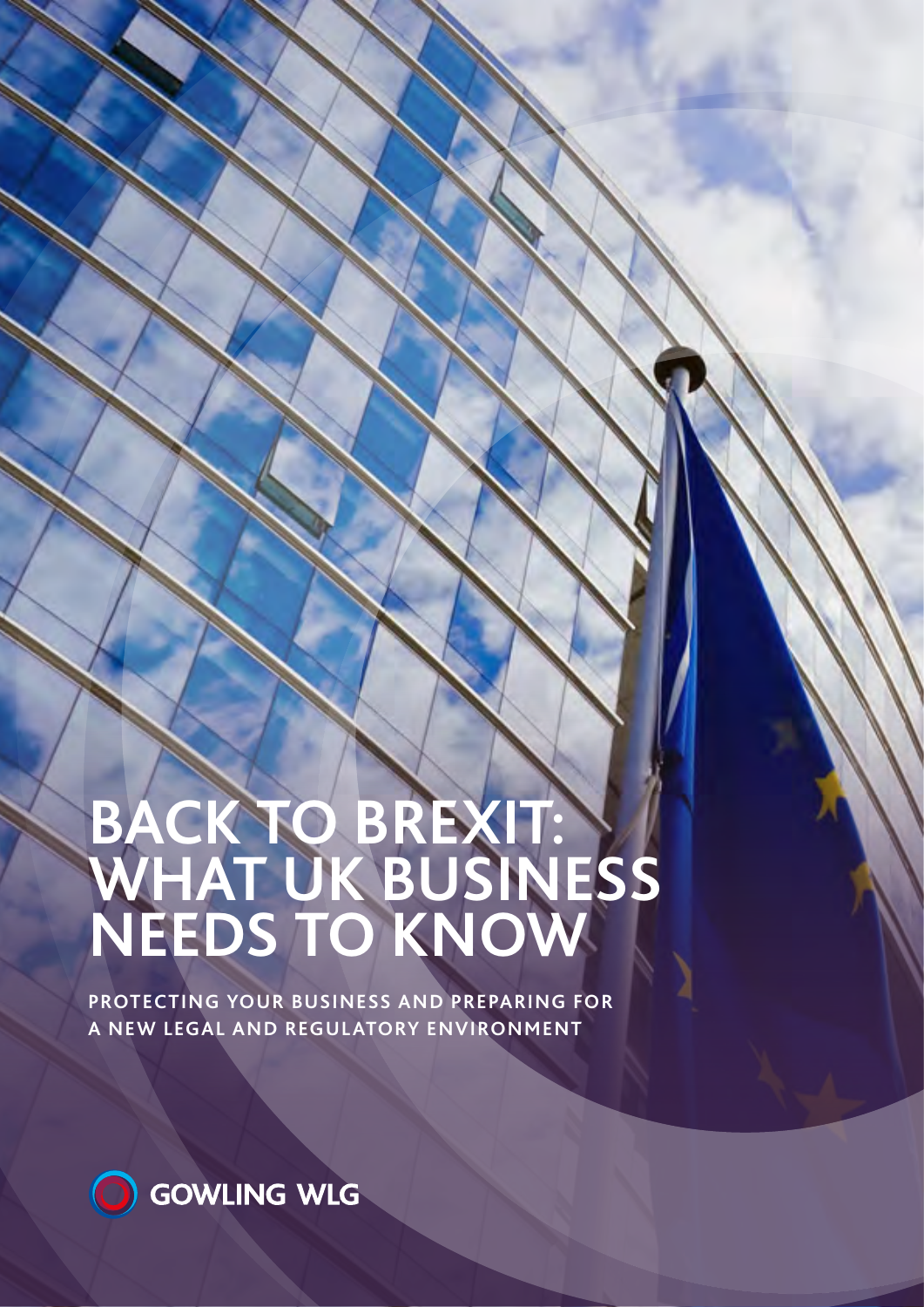#### **WHAT AWAITS US?**

The UK may have left the EU on January 31 of this year, but the effect of this will not felt until 11:00 pm on 31 December on the expiry of the 'transitional' period.

Much speculation continues as to the nature and extent of the trading arrangements that the UK, the EU and the individual 27 Member States will have agreed (or not) by that date.

Despite all the talk of a 'no deal' Brexit – referred to euphemistically as an 'Australian' deal, making reference to the fact that Australia does not have a free trade agreement with the EU, the technical gaps between the two negotiating parties may yet be bridged. The issues that remain outstanding are political, rather than technical. The longer the parties wait to reconcile their political differences, however, the tighter the timetable is for an UK-EU FTA to be in place by 1 January of next year. The scale of the task facing the respective officials working on the negotiations should not be underestimated: to agree legal texts; carry out so called legal scrubbing, or, in Eurospeak, 'toilettage' of the agreed texts; and arrange for translations.

As well as the EU Council representing the 27 Member States, the European Parliament must also review any EU-UK agreement and give its consent. In a statement, the European Parliament has indicated that it would not accept having its "democratic oversight curbed by a last minute deal beyond the end of October."1

With its eyes to issues concerning the Rule of Law in Poland and Hungary, the European Parliament also stated that the publication of the Internal Market bill "represents a serious and unacceptable breach of international law." It further noted that the Withdrawal Agreement and the Ireland/Northern Ireland Protocol were of legally binding force that would apply whether or not the UK and EU agreed a future trading relationship. Further, in 'no circumstances' would the EU Parliament ratify any EU/UK agreement if the UK authorities breached or threatened to breach the Withdrawal Agreement.

To the extent that the FTA is a 'mixed' agreement i.e. areas fall within shared areas or member state only areas, such as security and justice, the EU national and regional assemblies, 38 in all, must also give

<sup>1</sup> https://[www.europarl.europa.eu/news/en/press-room/20200907IPR86513/statement-of-the-uk-coordination-group-and-ep-political-group-leaders.](http://www.europarl.europa.eu/news/en/press-room/20200907IPR86513/statement-of-the-uk-coordination-group-and-ep-political-group-leaders.)

| <b>INTRODUCTION</b>                         | 3  |
|---------------------------------------------|----|
| PREPARATION FOR BREXIT                      | 6  |
| THE NEW UK-EU CUSTOMS BORDER                | 9  |
| <b>SUPPLY CHAINS</b>                        | 14 |
| <b>REGULATION &amp; NON-TARIFF BARRIERS</b> | 16 |
| <b>WORKFORCE</b>                            | 18 |
| <b>TRADE DEFENCE INSTRUMENTS</b>            | 20 |
| <b>SANCTIONS</b>                            | 22 |
| <b>BREXIT TASK FORCE</b>                    | 24 |

their approval. Should that be the case, the coming into force of the UK-EU FTA is likely to be split, with those parts requiring national or regional approval being held over until a later date.

### **WHAT IS A FUTURE AGREEMENT LIKELY TO CONTAIN?**

At the time of its signature alongside the conclusion of the Withdrawal Agreement, the Political Declaration was intended as between the parties to be the 'framework' with respect to which negotiations as between the UK and EU would add the flesh.

It is clear over recent months that the UK Government's appetite is now for little more than a 'bare bones' conventional free trade agreement (but with the addition of benefits on services – of which, more below). The EU for its part, has continued to hold its line that it will not permit the UK to have tariff and quota free access to the EU single market unless it agrees to a 'non-regression' of current EU level playing field (LPF) rules, namely those concerned with competition, state aid, taxation, labour and environmental standards, and climate change.

From what we know, provided a landing place can be found on LPF rules, a UK-EU FTA will result in zero tariffs and quotas on manufactured goods. This is not as good as it sounds, as it means that there will be a trade and customs border introduced as between the EU and the UK, with mandatory customs declarations and other border controls such as phyto-sanitary checks. From a perspective of the 'deal or no deal' question', in relation to trade in goods, business has to do the same amount of preparation for either eventuality. We explore this new landscape below.

In the areas where the UK has most to offer, namely trade in services, as was the case also under the May government, these are largely absent from the trade negotiations. The UK is currently seeking a greater access to the EU market with regard to the provision of services than is generally granted in free trade agreements. Given that the UK has indicated its wish to have regulatory divergence from the EU, this is unlikely to be forthcoming.

# **INTRODUCTION**

# **CONTENTS**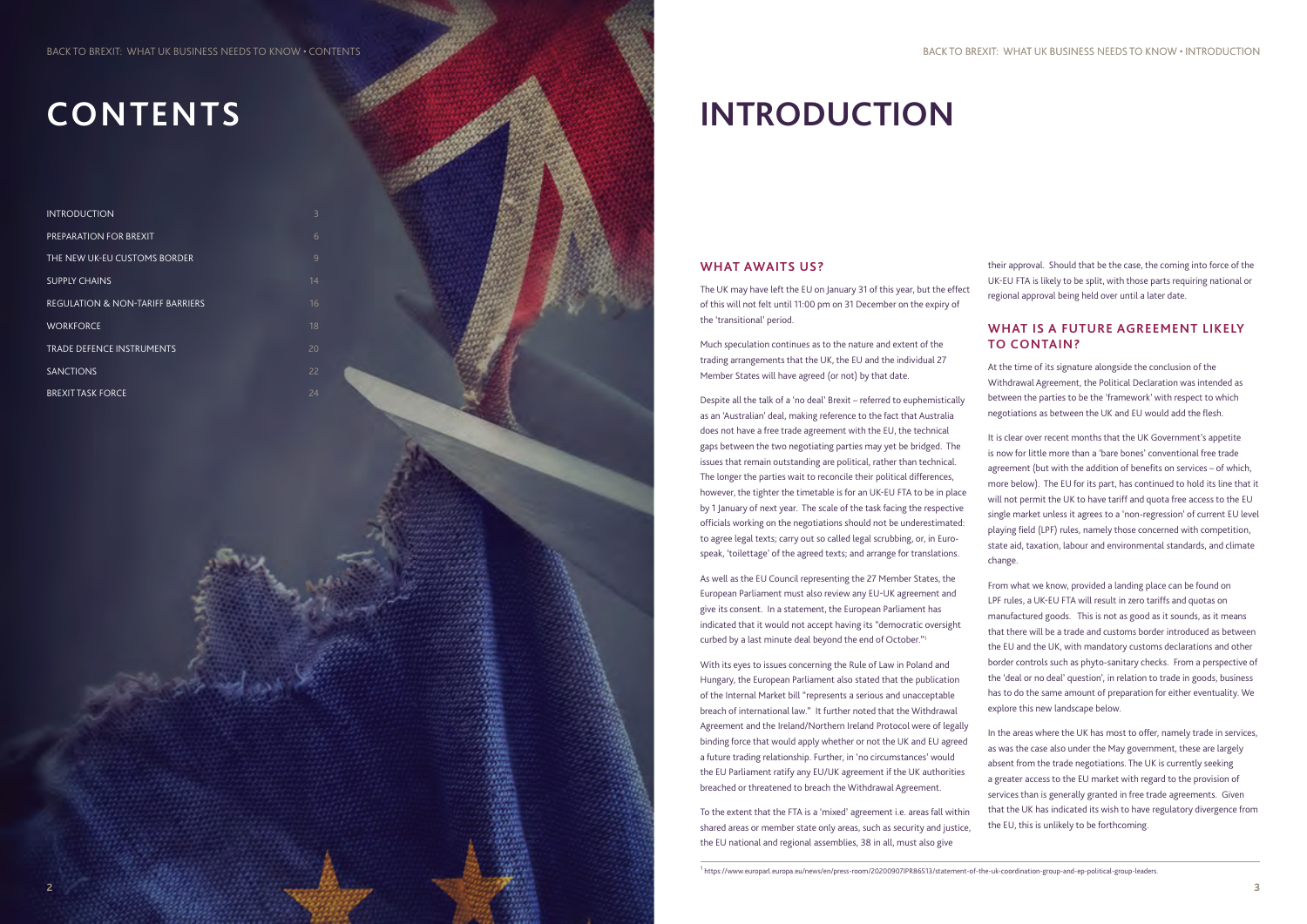#### **Fishing**

The question of access of the EU fishing fleet to UK coastal waters and the allocation of fishing rights is where the UK holds its strongest card. Under the Political Declaration, it was agreed that issues of fishing and financial services would be considered first, before proceeding to the main body of the FTA. The UK for its part now wishes to hold off this issue until the end of negotiations to maximise its leverage. Recent indications are that there is a recognition that the EU accepts that as the UK will be an independent coastal state and that quotas for access to fishing will be reduced.





In the light of the fabled May 'redlines' the EU Council's negotiating deadlines lines were that market access, national treatment and establishment rights would be available for services providers. However, the common regulatory structures will no longer apply and services will be provided in a very different regulatory context post the Brexit Transition Period. In particular, financial and insurance service providers will no longer benefit from 'home' country control with a 'single passport' to provide services in other 'host' countries. So too, regulated professions will no longer benefit from mutual recognition of qualifications.

Much still remains uncertain and the devil will be in the detail. Short of any arrangement, the limited protection of WTO (GATS) rules apply. In the main, the regulation of services provision in the EU by third country entities remains a matter for the individual member state. Where that is the case, the entity must consider the nature of the service it wishes to provide in a particular member state (be it Mode I, II, III or IV and in which of the 160 service sectors it falls); it should then consider what commitment the state in question has lodged with the WTO for that designation in its Schedule of Specific Commitments to see where it is offering such commitments with respect to market access, national treatment and any limitations.

Outstanding concern also remains with respect to the free movement of data, where a recent judgment of the European Court of Justice found that the UK's surveillance laws that allow for "general and indiscriminate" bulk collection of data are contrary to the EU's dataprotection rules. Here, the UK is awaiting an 'adequacy decision' from the EU to signal that its rules are adequate whereby there may be a free flow of data between the EU and UK. Absent such a decision, business will have to find alternative legal bases to transfer data between the EU and UK, adding to uncertainty and costs.

### **WHAT ARE THE STICKING POINTS?**

#### **The level playing field**

The Political Declaration had included a commitment to a "level playing field" to ensure "open and fair" competition, albeit the precise nature of commitments would be "commensurate with the scope and depth of the future relationship". Controversially, and the extent

to which the EU is pressing for this is not clear, the EU is alleged to be also asking for 'dynamic alignment' of the LPF rules.

#### **State aid**

One of the more tantalising aspects of the negotiations is what the UK were going to propose with respect to State aid. To date, among the LPF rules, this issue has been in a class of its own. The EU carried out the initial compromises from its opening position, accepting that, by contrast to all other FTAs with other States contiguous to the EU, that the UK would not accept a 'cut and paste' of the EU rules, nor would it be bound by the European Court of Justice. As a quid pro quo, it asked that the UK indicate what its own State aid rules would be. Only slowly and reticently has the UK in recent days started to indicate what points of principle it may include in a domestic regime, but that it needed to consult with business towards the end of the year or in the Spring as to the nature of that regime. More recently, we understand the issue of domestic enforcement and dispute settlement is being considered.

#### **Governance and dispute resolution**

The EU wishes to conclude a comprehensive trade agreement that would encompass trade, transport, foreign policy and fishing under a single umbrella arrangement. The UK, by contrast, is pressing for a series of bi-lateral agreements, with a comprehensive free trade agreement to be followed by separate deals for fishing, security, transport and energy.

Under an UK-EU FTA, the EU is asking for a similar system to that of the Withdrawal Agreement, where disputes under the Withdrawal Agreement are to be dealt with under the UK-EU Joint Committee. Under this procedure where discussions within this Committee are unresolved after three months, the matter proceeds to an arbitration panel. As with the Withdrawal Agreement, issues of EU law must be referred to the European Court of Justice. The UK position is not as detailed, but its mandate proposes that it should be "appropriate to a relationship of sovereign equals, drawn from existing Free Trade Agreements, such as those the EU has with Japan and Canada" It also refuses any role for the European Court of Justice.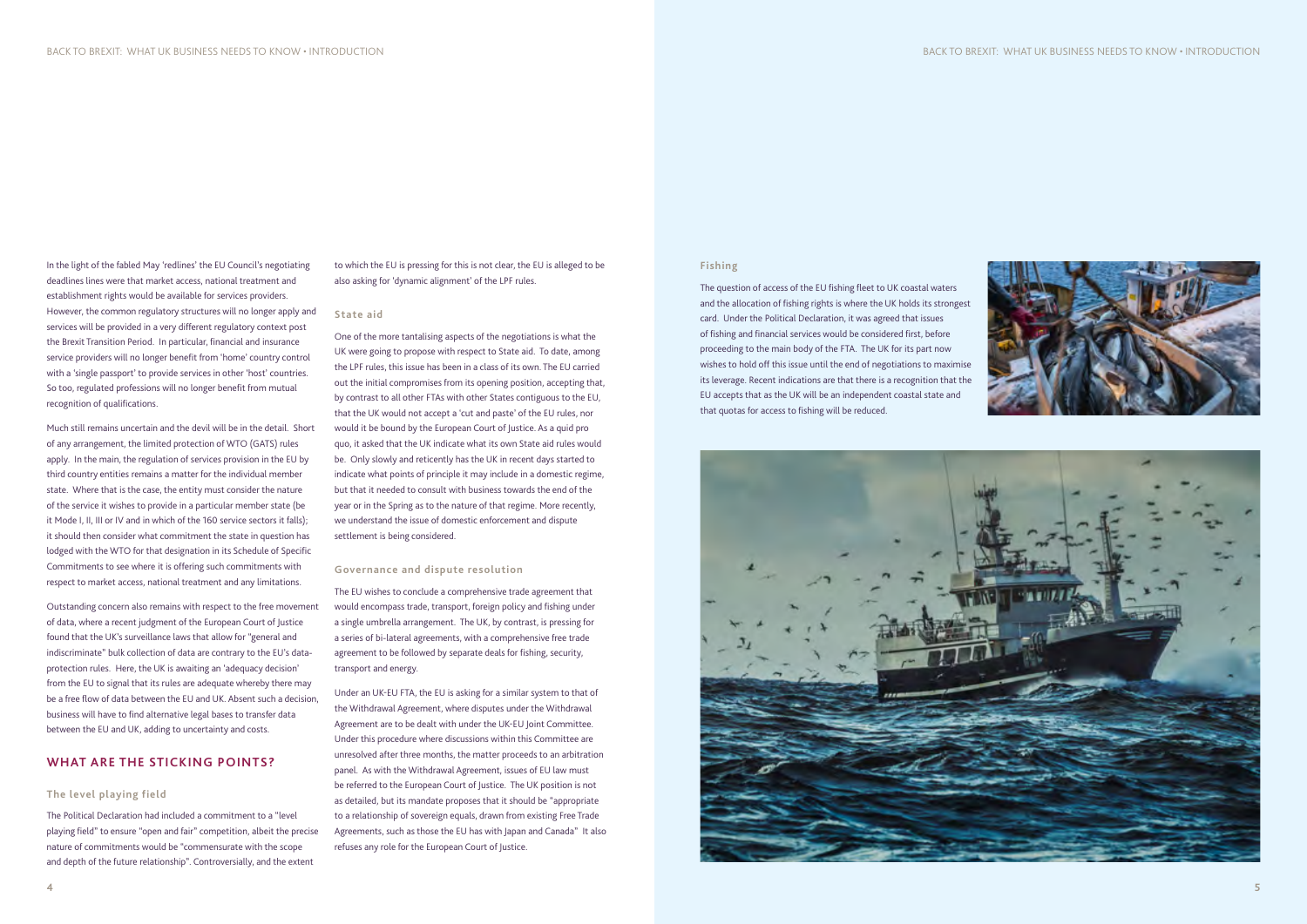**WITH BOTH THE UK AND EU STILL REMAINING SOME WAY OFF REACHING A POST-BREXIT TRADE AGREEMENT AND THE RISK OF A 'NO DEAL' ON 31 DECEMBER 2020 REMAINING A REAL POSSIBILITY, IT HAS NEVER BEEN MORE CRUCIAL FOR BREXIT TO BE FRONT OF MIND FOR BUSINESS LEADERS.**

The extent to which Brexit will affect your business and the timeline for the effect to kick in will depend upon the sector in which you are active and the extent to which you trade with the EU. The European Commission, for instance has issued some 100 sector specific stakeholder preparedness notices from Air Transport to Waste Shipments.

Every organisation faces different challenges when it comes to the UK leaving the EU and planning is therefore essential to protect your business. Gowling WLG's Brexit task force is onhand to help our clients in all sectors navigate and manage all eventualities.

Our experts play a regular part in the Brexit conversation and this guide provides advice on the key considerations and actions businesses should take to prepare themselves for survival and success if a no-deal Brexit becomes a reality.

#### Topics in this client briefing include:

- **•** Customs / border tariffs
- **•** Supply chains
- **•** Regulation / non-tariff barriers

- **•** Workforce
- **•** Trade defence measures
- **•** Sanctions



# <span id="page-3-0"></span>**PREPARATION FOR BREXIT**

**6 7**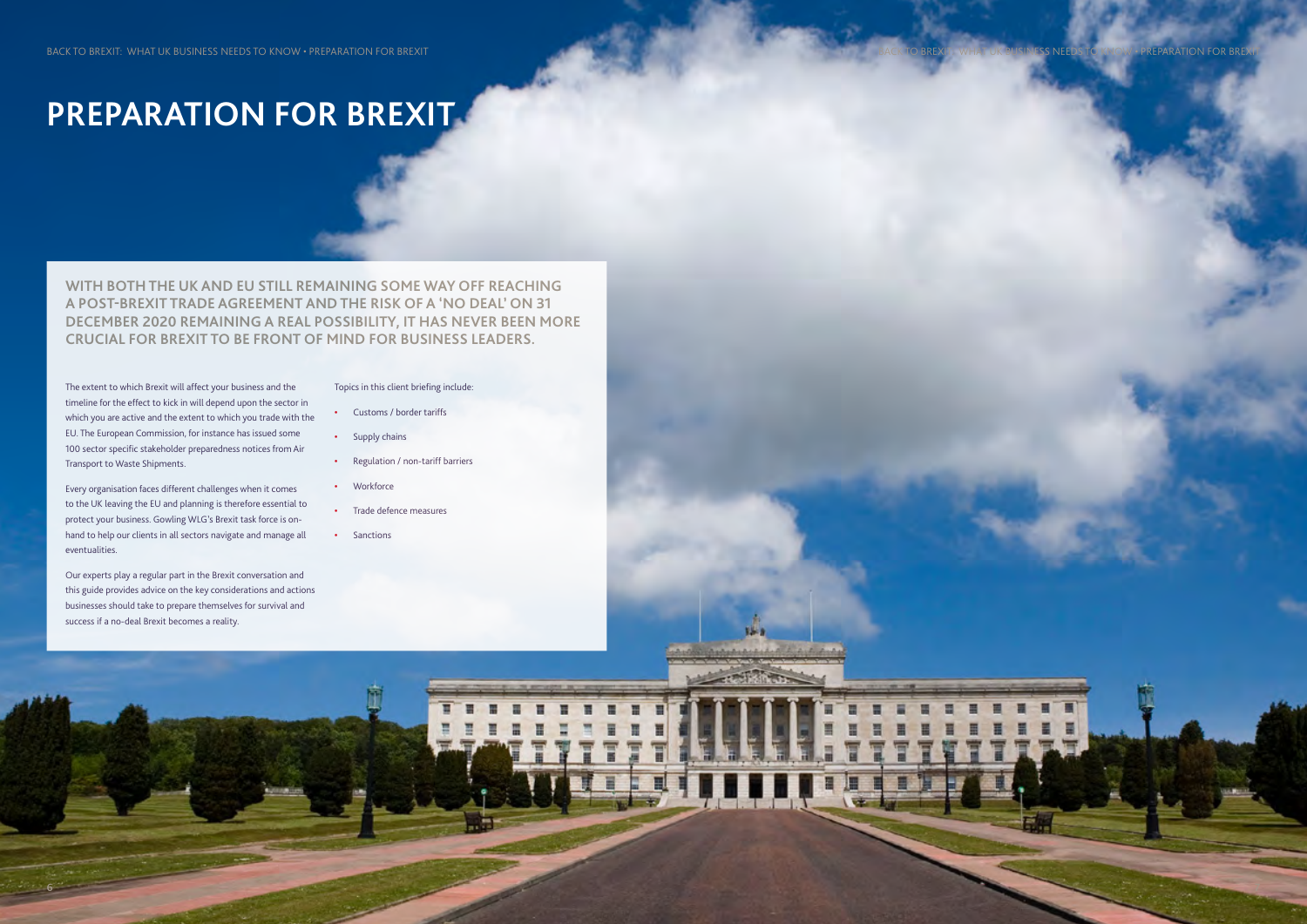From 1 January 2021 (the end of the Brexit Transition Period), new customs controls will exist in respect of goods moving between the UK and the EU. The Government's Border Operating Model (published in July) sets out the rules for importing into Great Britain from the EU from 1 January 2021. The rules for moving goods to and from Northern Ireland are still yet to be agreed. Likewise, if a UK-EU Free Trade Agreement ("**FTA**") is not concluded – UK importers will be liable to pay tariffs on goods imported from the EU.

The creation of a customs border between the UK and the EU is a significant change in process for UK-EU traders. Whether or not a UK-EU FTA is in place, UK-EU traders will need to comply with customs formalities when importing and exporting goods.

- The Border Operating Model provides for a phased implementation of customs checks on imports of EU goods into Great Britain (but not Northern Ireland). Great Britain-based importers may be able to defer customs/import VAT payments and delay customs declarations for up to six months.
- A UK-EU FTA would likely entitle UK and EU traders to preferential tariff treatment for products originating in the UK or EU. Preferential tariff treatment will only be available to traders who can demonstrate that they meet the so-called 'rules of origin' set out within any UK-EU FTA. The UK's FTAs with other third countries (see below) also contain specific rules of origin with which traders will need to comply in order to benefit from preferential tariff treatment.
- To the disappointment of those sectors with complex JIT supply chains, notably the automotive sector, the EU has refused to grant diagonal/regional accumulation, whereby components of UK and EU origin would be 'cumulated' to meet local content rules under any FTA's agreed with third countries<sup>2.</sup>

Customs formalities include:

- **•** completing and submitting customs declarations on export and import;
- **•** paying any applicable duties (tariffs) on imports;
- **•** obtaining (and complying with) applicable import and/or export licences;
- **•** paying applicable import VAT and excise duties;
- **•** complying with sanitary and phytosanitary measures (e.g. obtaining health certifications); and

**•** physical inspection of products of animal origin and plant products at the border.

It will still be necessary to complete these customs formalities even if a UK-EU FTA is concluded.

# <span id="page-4-0"></span>**THE NEW UK-EU CUSTOMS BORDER**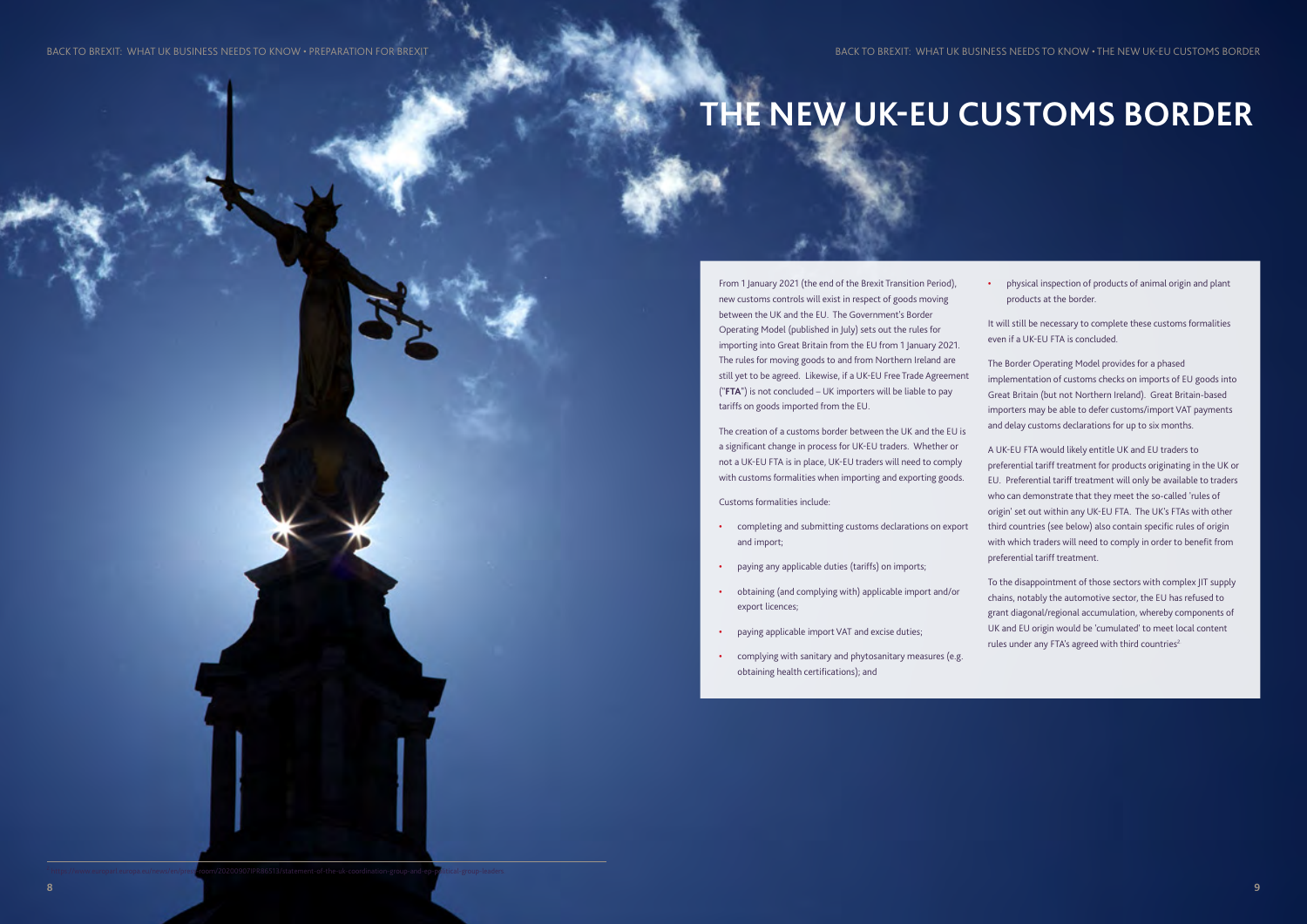#### **WHAT SHOULD YOUR PREPARATION COVER?**

- **1. Assess potential tariff exposure if there is no UK-EU FTA –** the UK Global Tariff (see: https://[www.gov.uk/check-tariffs-](http://www.gov.uk/check-tariffs-1-january-2021)[1-january-2021\)](http://www.gov.uk/check-tariffs-1-january-2021) sets out the duties that will be applicable on goods imported into the UK from countries with which the UK does not have an FTA. To what extent could, or should, this impact procurement strategy? Does reducing landed cost of goods being imported into the UK from the rest of the world potentially affect the business' competitiveness?
- **2. Assessment of current exposure to customs and trade compliance risk –** to what extent could these risks increase when customs formalities between the UK and EU are introduced? Is your customs and trade compliance function ready for an increase in customs declarations? Do you have internal processes that will allow for the completion of customs declarations?
- **3. 'To defer or not defer?' That is the question** the Border Operating Model gives GB importers a choice – deferring duties and declarations for up to six months may provide short-term breathing space but obtaining import/export information retrospectively will be difficult.
- **4. Contract terms** have you reviewed the Incoterms used in customer/supplier contracts? Do these terms reflect your business's risk appetite for import/export costs and duty liability?
- **5. Appointing a customs broker** does your business have a customs broker ready to complete customs declarations for UK-EU trade? Does it need one? If so, how will the customs broker be instructed and what type of representation (direct or indirect) is needed?
- **6. Data requirements for customs declarations** does your business understand the core data requirements for customs declarations, and the legal risks associated with getting this wrong?

**7. Import/export licences –** has your business reviewed whether it moves sensitive goods between the UK and EU that will require an import or export licence from 1 January 2021? Have licence applications been prepared in advance ready for submission?

### **FAQS**

**Will a UK-EU FTA mean that certain customs formalities are not required?** 

No. Deal or no deal, Brexit is going to alter fundamentally the customs formalities required to import / export across the UK-EU border. The UK has left the EU's Customs Union, and the UK's relationship with the EU will be radically different where the previous principles of mutual recognition of regulatory standards and free movement of goods, people, services and capital will no longer apply. A UK-EU FTA may provide for preferential duty rates, but none of these elements will obviate the need to complete customs declarations.

If a UK-EU FTA is concluded, businesses should also be aware that they will not automatically be entitled to preferential tariff treatment. Traders will need to be able to demonstrate that their products meet the relevant rules of origin – these will depend upon the terms of the UK-EU FTA and the nature of the products being imported/exported.

It is therefore important that traders understand these rules, and the origin of any inputs (e.g. raw materials or ingredients) in their products. Consider investing in origin management software to ensure your business can maintain appropriate evidence that your products qualify for preferential treatment.

#### **How do I take advantage of delayed customs declarations?**

The staged implementation of the GB-EU border by the UK Government allows traders to delay making import declarations and duty payments for up to six months from the date of import. It is not possible to do this if the goods are controlled goods (e.g. a licence is required), the goods were not in 'free circulation' in the EU prior to

import, or the goods will not be released into free circulation on the GB market (e.g. the goods will not be sold in GB).

Traders will also need to hold a Duty Deferment Account, and be authorised by HMRC to use the Simplified Customs Declaration process (either Entry in the Declarant's Records or Simplified Customs Declaration Procedure) by the time that declarations must be submitted (i.e. no later than six months after import).

To make a delayed declaration, traders must make a record in their own commercial records at the point the goods enter GB, which sets out among other things the:

- **•** relevant customs procedure code;
- **•** declaration unique consignment reference (a reference number that allows you to identify the consignment in your records);
- **•** purchase and, if available, the sales invoice numbers;
- **•** date and time of entry in records which is used for working out VAT payments;
- **•** any temporary admission, warehousing or temporary storage stock account references;
- **•** warehouse approval number (if applicable);
- **•** written description of the goods to ensure they are identifiable;
- **•** customs value (e.g. the invoiced amount); and
- **•** quantity of goods.

What documentation do I need to have in place to import/export goods between the UK and the EU after Brexit? Is there anything I should have in place before the UK leaves?

To import/export goods between the UK and EU after Brexit, you will need a GB EORI number. The EU importer will also need an EU EORI number. VAT registered businesses in the UK that trade with the EU have been automatically issued UK EORI numbers by HMRC, but non-VAT registered traders will need to apply online.

You should also consider who will be responsible for filing import declarations (if you are an importer) and export declarations (if you are an exporter). For example, a customs agent, freight forwarder or fast parcel operator may be able to submit customs declarations on your behalf. If you do intend to appoint a third party to submit customs declarations, you should ensure that you have an appropriate agreement in place with that third party. This agreement should clearly set out the third party's responsibilities, their liability to you (and your liability to them) for any deficiencies in customs declarations, and who is liable for paying any applicable customs duties (e.g. would the agent pay initially, and later be reimbursed?).

You should ensure that you have mapped out your existing supply chains, so that you can identify any 'pinch points' that may occur on the expiry of the Brexit Transition Period. In addition, this mapping exercise can be used to provide you with information on: the customs procedure codes (CPCs) that you currently rely on, the classification and origin of the goods you import/export, and the amount of duty and import VAT you currently pay (if any) on non-EU products.

#### **What data do I need in order to complete customs formalities? Where can I find this?**

The specific data sets required to make customs declarations will depend on whether you are importing or exporting, and whether the goods are subject to any regulatory control (e.g. export licences).

There are currently 54 data fields that require completion to file a customs declaration. HMRC has issued guidance on the data sets required to complete import/export declarations in the new Customs Declaration Service (CDS). (CDS will replace the existing CHIEF system.)

The most important data you will require are:

- **•** tariff classification of the goods you are importing/exporting by reference to a 10-digit commodity code;
- **•** customs value of the goods you are importing/exporting there are six methods for calculating customs value (the most common of which is the invoice value of a product);

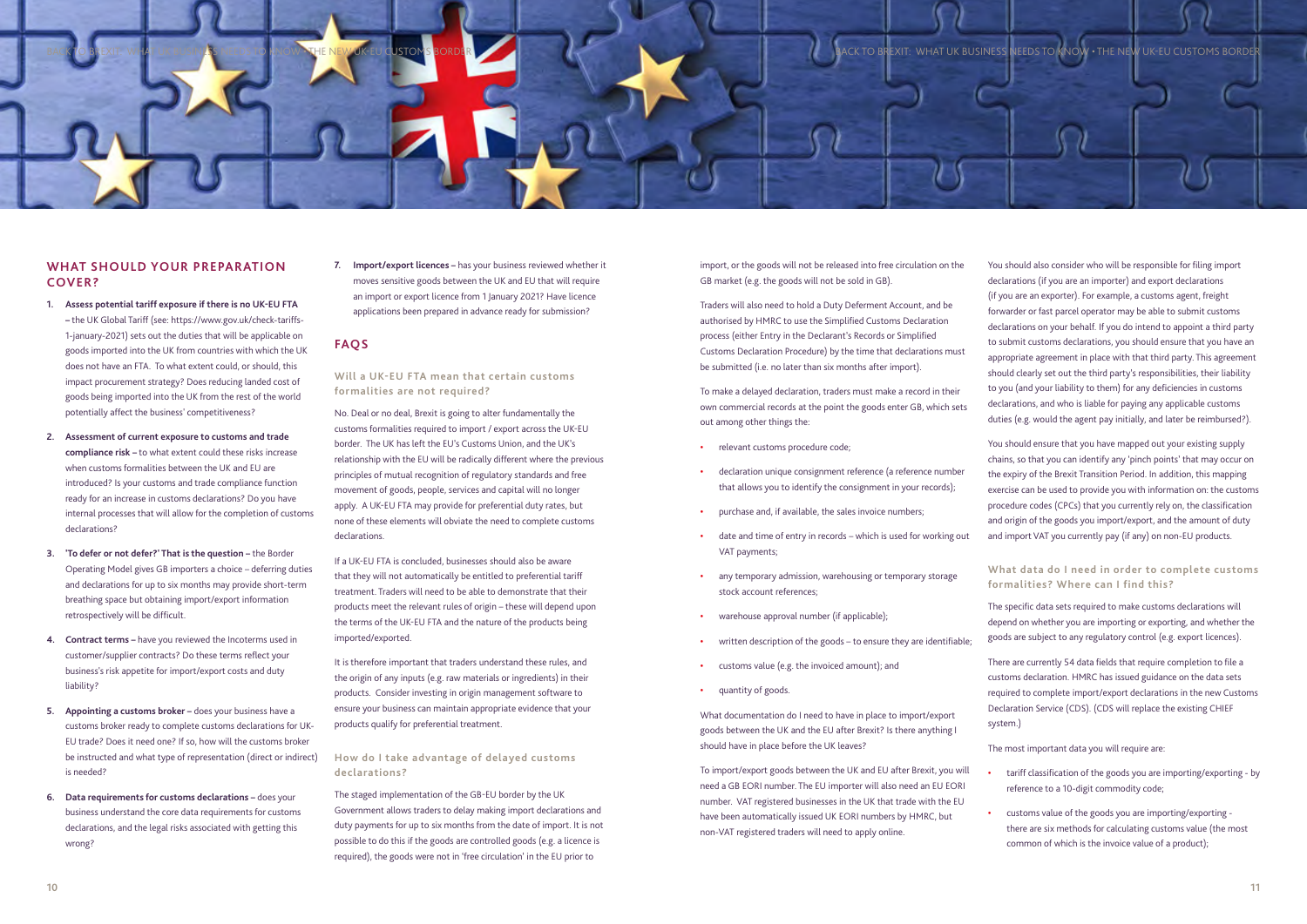#### And in addition:

- **•** Be alive to any changes in invoicing or deliveries or timeliness from a supplier - usually requests for payments upfront, or changes to invoicing, or an unscheduled request for a price increase may indicate cash-flow issues. Does the supplier need support from you (if they are critical to you)? Could you start to line up a second supplier, just in case?
- **•** If supplying goods, check that you have adequate retention of title in your contracts where possible, and start putting them in if not.
- **•** Consider if factoring or invoice discounting can help your successful business better weather the cash-flow issues of others
- **•** Check that you have fit-for-purpose set off clauses in your contracts where possible, and start putting them in if not.
- **•** In project work, keep regular checks on any delays, and the reasons for them - is there risk higher up in the chain (i.e. risk on payment)? Also, if any supplier in the chain is facing cashflow difficulties, customer support from above or sub-supplier support from below can be demanded when the timings are most project critical. Regular dialogue can help - and again, alternative supply can be lined up if needed.
- **•** In all of these scenarios, a review of contracts might be wise to check on exclusivity provisions and for appropriate insolvency/step in/termination clauses.
- **•** It may be too late, but is credit insurance available (and/if still affordable)? Or can a guarantor be sought and put in place?
- **•** And the financial woes of others may also represent an opportunity: to acquire businesses, or parts of businesses, or assets, or good people looking for better job security.

If in difficulty yourself, then:

- **•** Two things that are always important for directors to do, given the duties they owe, are: to take advice; and to keep proper records of decisions made, and why they were made.
- **•** Options might include defensive mergers, or business sales to focus back on the core business, where the business may be most resilient.

#### **VAT is a European-based tax - will it change after Brexit?**

The UK VAT regime is not due to change immediately after Brexit.

But that does not mean that the rates won't change over time - a rise to increase tax take, or a fall if the economy needs a spending boost.

In the longer term, outside of the EU, the UK could of course scrap VAT altogether, and look at a sales tax instead - that would be not dissimilar to the US, but realistically must be at least a short while away, as it's likely just too big a change to try for now.

But what will likely change immediately is how VAT is charged (or not charged) on sales of goods and services between the UK and the EU at the moment, the seller charges 'home' VAT, and the buyer gets to use the 'credit' for paying that as input tax in its own VAT returns. But once the UK is outside the EU, that may well change, and no VAT will be charged (just like on a sale to or from the US today). That may be a boost to exports (as of course would a falling exchange rate).

#### **What will litigation look like from 1 January?**

If there are issues and claims to be made, we will be losing the benefit of EU treaties and regulations on some of the taken-for-granted processes that apply today on an intra-EU but cross-border dispute: on service abroad, on jurisdiction and governing law; and on enforcement. All of this can still be done, of course (just as any non-EU based claimant can currently sue an EU based defendant), but it will not be as smooth, or as quick (if such an adjective can be applied) as it is today. UK-based claimants suing in the EU will have to find out the pre-1973 ways of dealing with these things - and it is almost certain that that will be clunky, slower and more costly than as at today. Anti-suit injunctions and Italian torpedoes may well return to the legal lexicon.

Meanwhile, however, those difficulties for UK-based claimants may not be such an issue for UK-based defendants, as it works exactly the same, in reverse, for EU-based claimants wanting to sue a UK-based defendant.

For some contracts, it may make an arbitral jurisdiction (with enforcement under the New York Convention) more attractive than a Court jurisdiction. Something possibly to think about in more detail than usual for future contracts.

- **•** origin of the product this will determine whether preferential duty rates may apply;
- **•** description of the goods (and mass) this may be critical for post-import audits;
- **•** Customs Procedure Code (CPC) documenting whether any simplification procedures have been used to import the product; and
- **•** any additional information this will include any licence and/or authorisation numbers.

Engagement with suppliers will be critical to obtaining this information in the first instance. However, you should ensure that you do not unduly rely on information provided to you by third parties.

**What will the UK tariff be after Brexit? Where do I find the UK tariff regime and which goods does this cover?**

The UK Global Tariff, published in May 2020, sets out the applicable duties on goods imported into the UK. You can check which tariffs apply to your business's products using the following link: https:// [www.gov.uk/check-tariffs-1-january-2021](http://www.gov.uk/check-tariffs-1-january-2021). Tariff rates are set by reference to commodity codes, and vary depending upon the product. The UK's Global Tariff is based upon the EU tariff in force in the UK while it was an EU Member State, with a number of revisions to simplify, reduce or remove certain tariffs.

The UK Global Tariff applies to all imports which are not eligible for preferential tariff treatment (e.g. under an FTA between the UK and a third country).

**With which countries has the UK agreed FTAs? Will I be able to claim preferential tariff treatment when importing products from these countries? Will purchasers in countries with which the EU has FTAs continue to be able to purchase my products without paying duties?**

The UK has agreed a number of Trade Continuity Agreements with countries with which the UK benefitted from preferential trading relations as an EU Member State. These 21 agreements replicate the terms of the trade agreements currently in place between these countries and the EU. The list of agreements is available here: https:// [www.gov.uk/guidance/uk-trade-agreements-with-non-eu-countries.](http://www.gov.uk/guidance/uk-trade-agreements-with-non-eu-countries) There are 17 countries with which the UK currently enjoys preferential trading arrangements via an EU-negotiated FTA, but with which the UK has not yet concluded a Trade Continuity Agreement.

The UK has also recently concluded an FTA with Japan. The details of the FTA are not yet published, but the UK Government says this "secures additional benefits beyond the EU-Japan trade deal". The UK is currently negotiating FTAs with a number of countries including the USA, Canada (with whom the EU has an FTA), Australia and New Zealand.

Your business may be able to claim preferential tariff treatment provided that your products meet the relevant rules of origin under each of the FTAs. Some of these agreements permit so-called 'cumulation' with EU-origin, whereby it would be possible for a time limited period to use EU originating products to count towards the UK originating status of your products. The majority of these agreements, however, only permit this if a UK-EU FTA is concluded (and a trilateral agreement with the UK, EU and the relevant partner country is agreed).

**Are we heading for a downturn, or a recession? Will there be insolvencies?**

Obviously one needs to be thinking about being ready to 'recession proof' one's business, as even if your business is ready, and flourishes, or does not struggle, others may - and they could be your suppliers or your customers.

For all sorts of reasons, this might mean an enhanced focus internally and likely (or usefully) in dialogue with the bank, on banking covenants and on cash, and on lending facilities where they might be prudent.

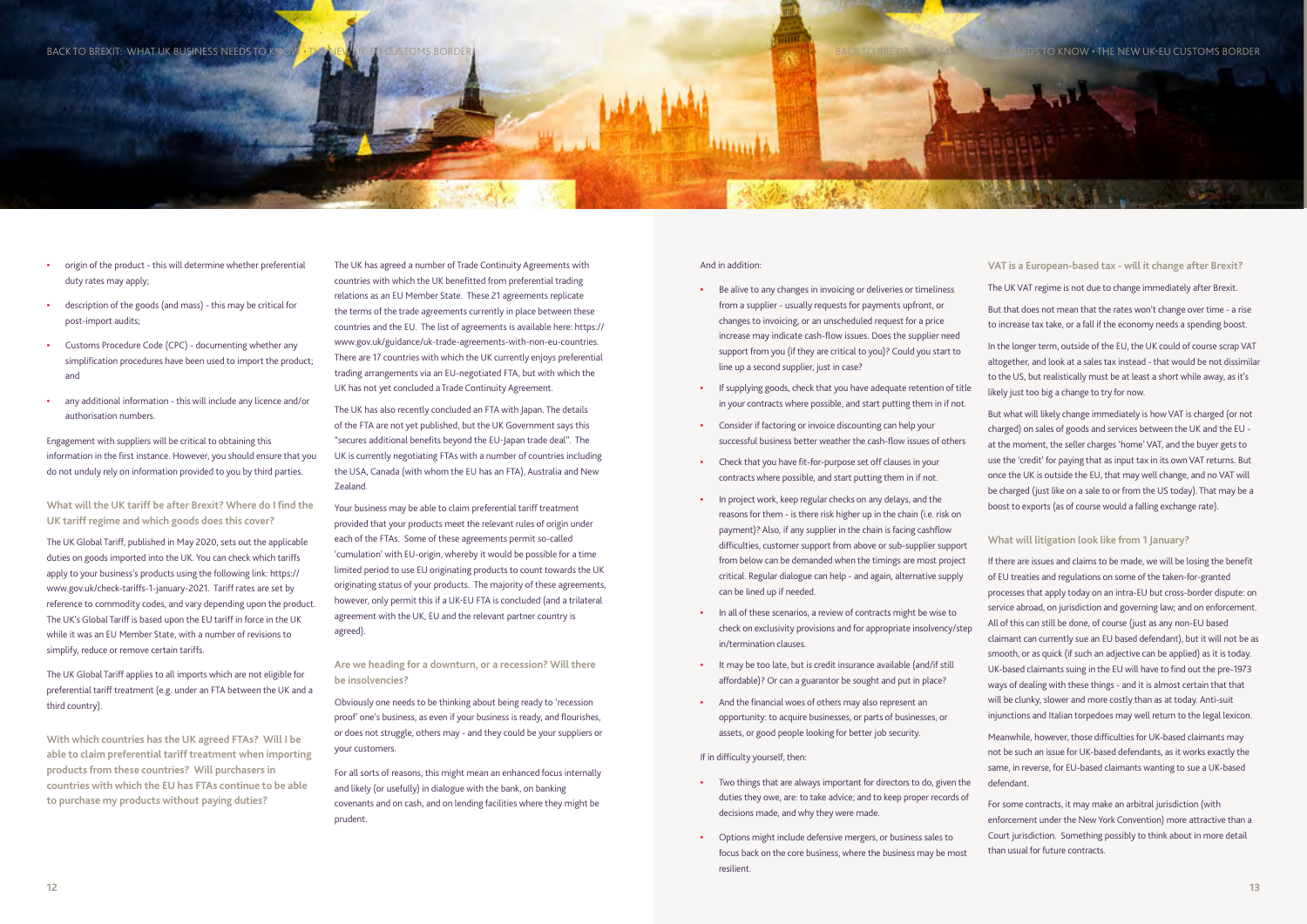**DEAL OR NO DEAL, THE END OF THE BREXIT TRANSITION PERIOD MEANS A REAL RISK OF INCREASED COSTS AND DELAY TO SUPPLY CHAINS. WE OUTLINE THE ELEVEN ACTIONS TO TAKE NOW TO REDUCE THE IMPACT OF COST HIKES AND DELAYS - AND ANSWER THE MOST COMMON BREXIT SUPPLY CHAIN QUESTIONS.** 

Brexit will mean that there will need to be checks and possibly tariffs on the border between the UK and the EU. Any business exporting or importing goods in or out of the UK will be impacted. This means any business which buys or sells goods in the UK will near certainly be impacted, as most goods have some international element. Brexit brings a high risk of increased costs and delay:

- **•** If there is disruption at ports and border crossing points if so, this will mean delay and cost.
- **•** More administration required to cross borders eg customs declarations (which a HMRC report issued in early October 2019 has forecast as a cost to UK plc of some £15bn pa - quite a number).
- **•** Potential tariffs, especially on imports. This may increase costs (although, on the updated temporary tariffs schedule issued by the government in early October 2019, some 88% of imported goods are planned to be tariff free).
- **•** Potential export/import controls which may delay or prevent the export or import.
- **•** If there is currency volatility a falling £ will increase the costs of imports. A volatile pound makes it difficult to price.

### **FAQS**

#### **What should I do?**

**1.** Map your supply chain and identify where you have the most critical exposures. Your key focus should be on imports from and exports to the EU. Understanding the issues is half the solution.

- **2.** Can you or your suppliers or (less helpful) your customers build up stocks in the UK?
- **3.** Talk to your logistics providers what will they be doing to keep your goods moving? And at what cost?
- **4.** Liaise with critical suppliers/customers in the EU to identify potential issues and solutions.
- **5.** Work out how you will fulfil export/import requirements such as completing customs declarations.
- **6.** Identify the impact of tariffs. Look at the UK's proposed tariffs, and those may need to be priced into on-going contracts and future contracts, where commercially that is possible.
- **7.** Build in contingency time for the risk of delays on cross border deliveries.
- **8.** Consider hedging currency risk.
- **9.** What do existing contracts say about price changes?
- **10.** With new contracts, map out how the impact of Brexit will be managed - where will delivery happen (and risk pass) - the impact of tariffs and customs paperwork may make this very much more important than it used to be.
- **11.** If you are a UK business, make sure you have an EORI number that starts with GB.

#### **Can't I just rely on the force majeure clause?**

Probably not. A force majeure clause normally provides some protection (e.g suspending the contract) if an event outside the control of a party happens which could not reasonably be

anticipated. It will be hard to prove this for contracts entered into since the referendum. And the courts have indicated that even contracts pre referendum may not be able to use this – case law shows well that the English courts are not going to want to allow parties to avoid contracts because of Brexit and the costs of Brexit. Higher costs are not usually (i.e virtually never) enough for force majeure, or for frustration as a matter of English contract law.

However, this will depend on the precise wording of the clause in the contract and the actual issue that arises.

**For new contracts, can I add a "Brexit" clause?**

We have not seen general Brexit clauses frequently used. This is because it is difficult to say in general terms what the impact of Brexit should have on a contract.

It is better to focus specifically on the terms around duration, price and delivery in the specific contract.

#### **In new contracts, what is the key issue to deal with?**

If there is one issue, it is making clear where the delivery point is and what the parties' responsibilities are around delivery. If you use an Incoterm with the delivery point, it will allocate responsibility for many of the key issues. Incoterms 2020 are now in place and correct use of Incoterms is key when looking at responsibilities.

**My EU supplier is refusing to take responsibility for importing into the UK and tariffs. What should I do?**

- **•** Are you already in contract? If so what does it say? If the EU supplier is responsible for import and tariffs, point this out.
- **•** Consider how the risk of delay, increased delivery costs, and tariffs can be fairly allocated and make a proposal to the supplier.
- **•** Consider an alternative supplier and where you may want them to be based, but bear in mind whether or not an existing contract is non-exclusive or can be terminated.

## <span id="page-7-0"></span>**SUPPLY CHAINS**

# **BREXIT**

**NEGOTIATION**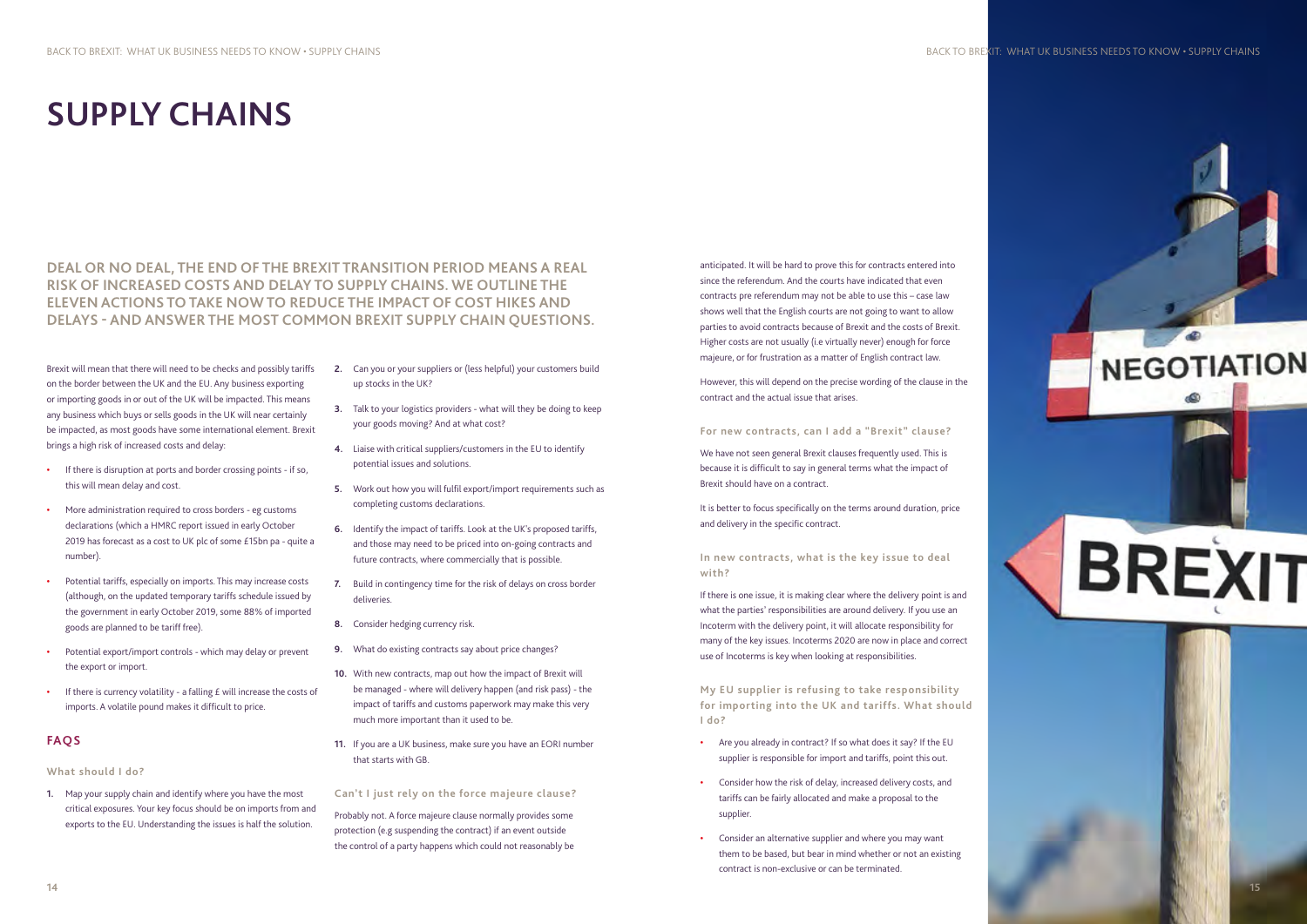To what extent Brexit will affect current regulation will vary from sector to sector, but the impact is very uncertain as the UK has committed to 'taking back control' of its laws. Even if it commits to non-regression with respect to level playing field rules, whereby UK regulation continues to comply with those standards, UK manufacturers will be effectively third country manufacturers. Tothe extent that the UK opts to diverge, there will be difficult transitional adjustment issues. This section considers the potential scenarios, what barriers these might create to trade and how to prepare for possible changes.

Regulation covers many different things, including everything from labelling, product standards and safety, up to the way in which group companies are structured in view of any preclusion on the same company controlling different parts of a supply chain.

Although, of course, this is only one type of non-tariff barrier. Other non-tariff barriers include measures such as border controls, phytosanitary checks, country of origin checks, and threats of anti-dumping duties.

- **•** Companies need to have decided whether they wish to continue operating in both the UK and EU markets and, if so, what this might mean in terms of preparation for the end of the transition period on 31 December 2020. For example, there may be a requirement to open a new office(s) in the EU or the UK, or to transfer registrations held in the UK to an EU office and vice versa.
- **•** Companies will also need to check whether there are particular non-tariff barriers to trade in goods between Great Britain and Northern Ireland, and the effect of onward export from Northern Ireland into the EU, where the Northern Ireland Protocol in the Withdrawal Agreement takes effect.
- **•** Where currently products are manufactured in the UK and distributed from there to the rest of the EU, after the end of the Brexit Transition Period, any similar arrangement will constitute importation into the EU from a third country. In such

circumstances, some regulatory regimes place obligations on the importer to ensure that the products meet EU requirements. That means that a company's distributors on the continent will be seen as importers and may need to take on additional regulatory responsibilities that they do not have now - with changes in costs to reflect this.

#### **FAQS**

#### **Will I have to register my products somewhere in the EU27?**

This will depend on who granted the registration or certification and who holds it. Where the certification or registration was granted by a UK body, a new registration will likely need to be sought from a body in the EU. Conversely, where it was issued by a body established in the EU, this will remain acceptable.

Where the registration is held by a UK company, it is likely that it will need to be transferred to a company established in the EU or EEA.

#### **Will I have to open an office in the EU27?**

A number of factors are relevant here, including whether certain tasks need to be performed in the EU. For example, regulatory regimes invariably require testing and monitoring activities to be carried out in the EU. Currently it appears unlikely that the EU will be willing to extend the scope of these activities to include operations carried out within third countries such as the UK. However, some or all of those activities may be capable of being outsourced to an authorised representative or agent in the EU, thus avoiding the need for a company to open a new office.

So, depending on the need to hold a certification in the EU and perform certain tasks in the EU, it may be that a company could have a minimal operation in the EU, together with an authorised representative or a more fully fledged operation capable of undertaking required activities.

#### **What if I have a CE mark?**

Where a company's CE mark has been granted through a UK Notified Body, it will need to be transferred to a Notified Body in one of the EU27 states and a new certificate of conformity issued.

Great Britain will operate a parallel system of conformity marking from 1 January 2021 (UKCA marking) so companies will need to consider whether they wish to secure this for the UK market. Companies that already have a CE mark will be able to use this in relation to most goods sold in Great Britain until 1 January 2022.

Depending on whether the Northern Ireland Protocol in the Withdrawal Agreement takes effect after the end of the Brexit Transition Period, companies may need to continue using CE marking when selling goods in Northern Ireland.

#### **If I want to continue in the UK market, will I also need to have an office in the UK?**

Where a company wants to continue operating in the UK market, it will need to take account of changes to UK law following the end of the Brexit Transition Period. Although, for the most part, the UK will adopt existing EU regulations as they stand at the point of Brexit, companies should be alive to where these have been changed and where they may diverge over time.

Companies should also be aware that whereas under EU law some regulatory regimes currently do not require a company to have either an established presence in the EU, or an authorised representative there, some changes made by the UK will require either establishment or an authorised representative in the UK.

For example, Regulation (EU) 552/2004 sets technical requirements to ensure that constituent parts and associated operating procedures used in air traffic management systems forming part of the European Air Traffic Management Network are interoperable across EU member states. The Regulation does not require a manufacturer based outside the EU to have an authorised representative in the EU. However, the amendments made to the Regulation, as it will apply in the UK in the absence of a EU-UK FTA trade deal requiring continuing adherence, will require companies either to be established in the UK or have an authorised representative in the UK in order to access the UK market in relation to the relevant parts.

It should, however, be noted that the current UK regulatory regimes differ across various sectors and are subject to changes in UK government policy both before and after the expiry of the Brexit Transition Period. For instance, the Ministry of Housing, Communities & Local Government has confirmed that manufacturers of construction products which have already established an authorised representative within the EU will not be required to establish a new authorised representative until 1 January 2022. However, a new authorised representatives will need to be established within the UK after this date.

It is therefore important for companies to keep up to date with developments and changes to the UK regulatory regimes which will apply to their sectors from 1 January 2021 and ensure that they structure their supply chain accordingly to meet any new UK law requirements.

### <span id="page-8-0"></span>**REGULATION & NON-TARIFF BARRIERS**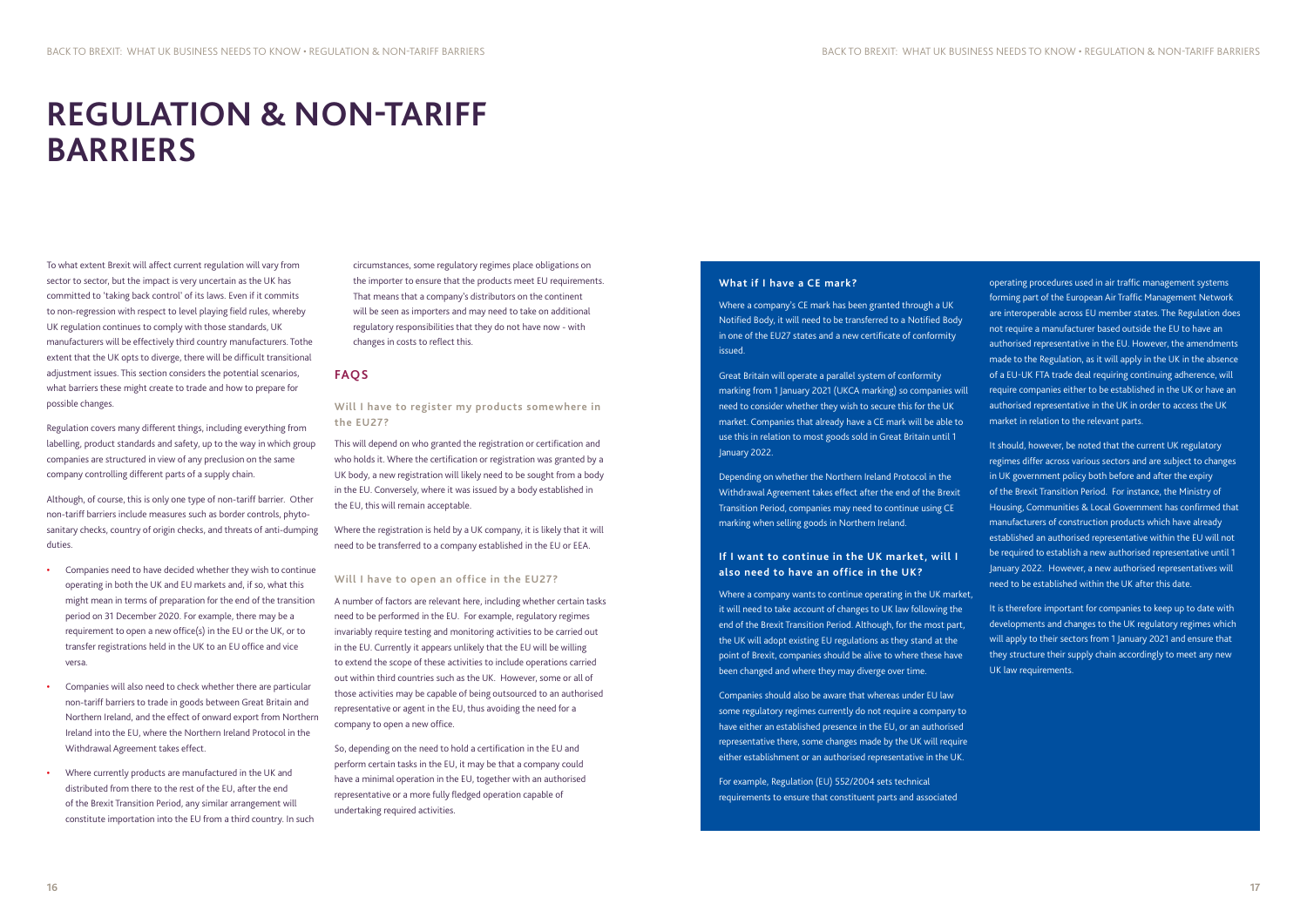# **FAQS**



- **1.** As a matter of employment law, other than checking EWC arrangements, there is little employers have to do. However, as a matter of employee relations, any business that employs EU nationals should look to continue to provide such reassurance, as best they can, as to their continued value to that business. Employers should be aware that even if their employees' status is clear, that of their partners or dependents might not be.
- **2.** Employers should be aware of this in managing absence, performance and disciplinary issues. In our view, Tribunals will be sympathetic to individuals citing related stress as a mitigating factor in any cases. Employers should check equalities policies to make sure that political beliefs are covered. Make sure managers understand this, through broader diversity training or specific reminders, so that decisions on, for example, redundancies are not tainted by political views.

Employers should check contingency plans that propose redundancies due to Brexit trade disruption. Make sure you are familiar with collective consultation obligations and are ready to begin any necessary processes to respond to political decisions or statements.

## **WORKFORCE**

**WHILE MUCH OF BRITISH EMPLOYMENT LAW DERIVES FROM EU LAW, SOME AREAS ARE PURELY UK PROVISIONS. SO TO WHAT EXTENT WOULD EXISTING LAWS BE AFFECTED BY BREXIT AND WHAT WIDER IMPLICATIONS MIGHT WE EXPECT? THIS SECTION ADDRESSES SOME OF THE INITIAL ISSUES BUSINESSES WILL NEED TO CONSIDER AND LOOK AT HOW BEST TO BE PREPARED.**

The only formal changes to UK employment law come in the areas of European Works Councils and employee guarantee funds for insolvency.

Even so, deal or no deal, the impact of Brexit on employee relations could be very substantial. While the Withdrawal Agreement resolved the issue of the status of EU nationals together with hints from Government of strict enforcement – the uncertainty of applications for so called 'Settled Status' nonetheless risks impacting individual employees, their colleagues and partners. Moreover, if there is substantial economic disruption as a result of COVID-19, lockdowns and the end of the Brexit Transition Period, the political polarisation may intensify and be reflected in the workplace, with belief in remain/ leave becoming in itself a head of claim in employment disputes.

Some employers may have contingency plans that involve redundancies in the event of economic disruption caused by Brexit – be it with a deal, or no deal. Any collective consultation obligations would be triggered from the point 'no deal' becomes most probably inevitable.

#### **KEY POINTS TO NOTE ARE:**

- **•** UK legislation, which is derived from EU law (discrimination, working-time, TUPE), remains in full force and effect, unless and until amended or repealed by the UK Government.
- **•** The UK will no longer count as a State for the purposes of European Works Councils (EWCs). No new ones may be set up with UK workforce participation and the operation of existing EWCs may be impacted; Irish nationals may continue to live and work in the UK as previously.
- **•** Other EU nationals will have to resolve their own immigration status in the first instance. Reports on the 'Settled Status' scheme suggest continued substantial problems and uncertainty in implementation.
- **•** The previous Conservative administration committed to not changing EU-derived employment law. The current administration has made no such commitment, and has reduced the amount of guidance given to businesses. The medium-term outlook is therefore now more uncertain.
- **•** In the event businesses suffer post-Brexit, there may be ill feeling towards colleagues who backed opposing sides of leave/remain. Such beliefs are likely to be protected under equalities legislation.

<span id="page-9-0"></span>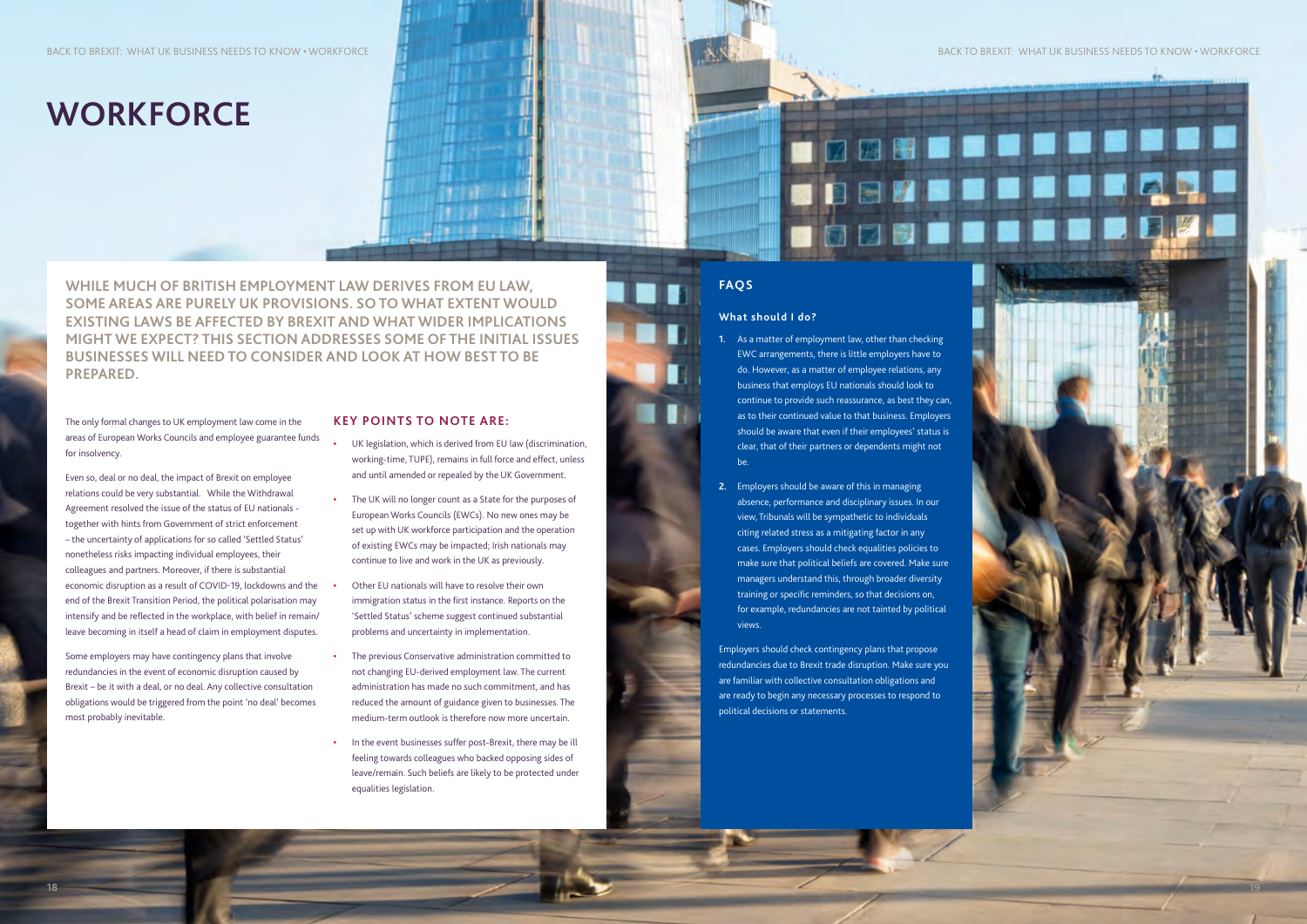<span id="page-10-0"></span>BACK TO BREXIT: WHAT UK BUSINESS NEEDS TO KNOW • TRADE DEFENCE INSTRUMENTS DESCRIPTION OF DEFENCE INSTRUMENTS DESCRIPTION OF DEFENCE INSTRUMENTS DESCRIPTION OF DEFENCE INSTRUMENTS DESCRIPTION OF DEFENCE INSTRUMENTS

**TRADE DEFENCE MEASURES WILL BE FOR SOME AREAS OF BUSINESS A NOVEL AREA, AS THE UK REPATRIATES THE ABILITY TO TAKE ACTION AGAINST UNFAIR TRADE. THE NEW TRADE BILL, WHICH UPON ROYAL ASSET WILL BECOME THE TRADE ACT. THIS IS AN IMPORTANT PART OF THE UK'S INDEPENDENT TRADE POLICY NOW THAT IT HAS LEFT THE EU. THE TRADE BILL IS CURRENTLY ON ITS THIRD READING BEFORE THE HOUSE OF LORDS.** 

### **TRADE DEFENCE INSTRUMENTS**

The Bill provides for the creation of the Trade Remedies Authority (the "**TRA**"). The TRA will be responsible for consulting upon, designing, and implementing so-called trade defence measures.

Trade defence measures include the application of additional duties or quotas to specific goods imported into the UK, these may take the form of:

- **•** anti-dumping duties: in response to the 'dumping' of goods onto the UK market (i.e. where goods have been exported to the UK at below market prices or below the cost of production);
- **•** anti-subsidy or countervailing measures: to counter distortive effects caused by imported goods that benefitted from financial contributions by a foreign government or public body (e.g. subsidising the production of certain goods);
- **•** safeguarding measures: to protect UK industry from imports that are likely to cause material injury to the domestic industry of the UK (there are currently safeguarding measures in place in relation to certain steel products).



As an EU Member State, the UK was bound by trade defence measures taken by the EU. In 2019, the Department for International Trade determined that it would maintain a number of extant EU measures within UK law following the expiry of the Brexit Transition Period. A full list of the products subject to trade defence measures is available here: https:/[/www.gov.uk/government/consultations/call](http://www.gov.uk/government/consultations/call-for-evidence-to-identify-uk-interest-in-existing-eu-trade-remedy-measures/outcome/final-findings-of-the-call-for-evidence-into-uk-interest-in-existing-eu-trade-remedy-measures)[for-evidence-to-identify-uk-interest-in-existing-eu-trade-remedy](http://www.gov.uk/government/consultations/call-for-evidence-to-identify-uk-interest-in-existing-eu-trade-remedy-measures/outcome/final-findings-of-the-call-for-evidence-into-uk-interest-in-existing-eu-trade-remedy-measures)[measures/outcome/final-findings-of-the-call-for-evidence-into-uk](http://www.gov.uk/government/consultations/call-for-evidence-to-identify-uk-interest-in-existing-eu-trade-remedy-measures/outcome/final-findings-of-the-call-for-evidence-into-uk-interest-in-existing-eu-trade-remedy-measures)[interest-in-existing-eu-trade-remedy-measures](http://www.gov.uk/government/consultations/call-for-evidence-to-identify-uk-interest-in-existing-eu-trade-remedy-measures/outcome/final-findings-of-the-call-for-evidence-into-uk-interest-in-existing-eu-trade-remedy-measures)

All trade defence measures that the UK has 'rolled over' from the EU will undergo a UK-wide 'transition review'. As the TRA has not yet been established, the Trade Remedies Investigations Directorate ("TRID") will undertake the transition reviews.

The transition reviews will determine whether a 'rolled over' measure should be maintained, amended or revoked upon the measure's expiry date (with this date determined by the EU in relation to the original measure). The TRID will consult British businesses as part of its review of the transitioned measures.

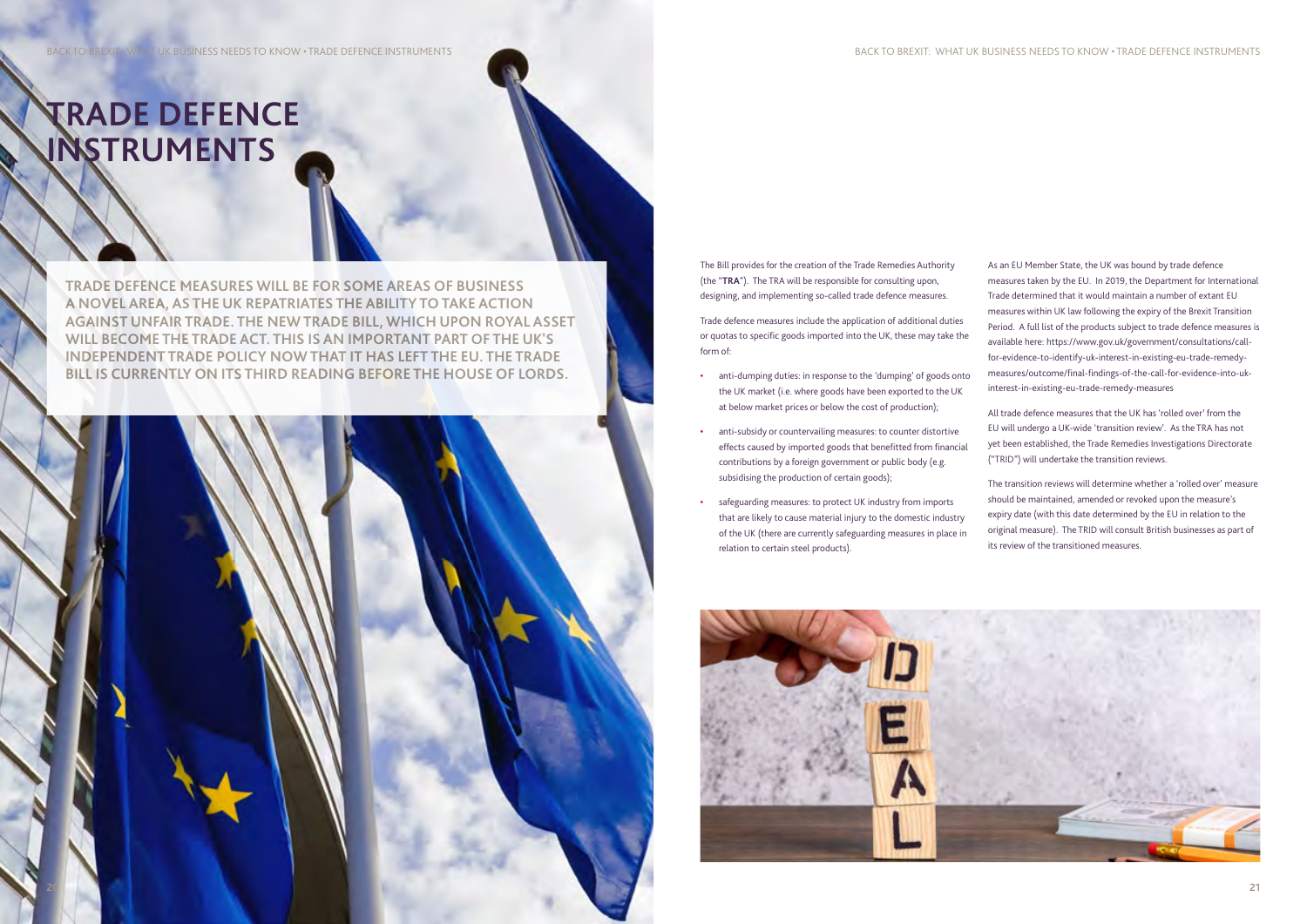**THE SANCTIONS AND ANTI-MONEY LAUNDERING ACT 2018 ("SAMLA") HAS BEEN AMENDED AND SECONDARY LEGISLATION WILL TRANSFER EXISTING EU SANCTIONS INTO UK LAW. THERE ARE A NUMBER OF NOT INSIGNIFICANT DIVERGENCES AND SO COMPANIES THAT ARE ENGAGED IN SANCTIONS SENSITIVE ACTIVITIES WILL BE WELL ADVISED TO REVIEW THE NEW UK REGULATIONS AND GUIDANCE AND ENSURE THAT THEY REMAIN COMPLIANT.** 

The UK Government, via its permanent seat on the UN Security Council, will continue to coordinate both with the EU and other allied nations for the imposition, implementation and lifting of sanctions at a global level.

Significantly, the EU Blocking Regulation is also being brought across into UK law, and so UK companies affected by US sanctions in relation to Iran or Cuba should now also consider their position under UK law.

The Global Human Rights Sanctions Regulations 2020, adopted under the SAMLA is a UK-specific sanctions regime distinct from those of the UN and EU-wide sanctions in which the UK usually participate. With extra-territorial effect, the aim of these sanctions is to deter and provide accountability to those involved in serious violations of certain human rights. The Regulations impose strict reporting obligations on certain entities in the financial and other professional services sector to which criminal sanctions are attached for non-compliance.

### **WHAT NEXT?**

To date, EU member states have had a lacklustre approach to enforcing breaches of sanctions – in stark contrast to the US. The UK has indicated that it will be adopting a far more active approach to enforcement than it has in the past – hence the increase of criminal sanctions from two imprisonment years to ten!

In light of this enhanced risk, it is essential that companies consider their exposure to the risk of breach of applicable sanctions, and the adequacy of their compliance procedures along with the need to apply for relevant licences, and ensure they are prepared ahead of the end of the Brexit Transition Period. More information on the legislation can be found here: https://[www.gov.uk/government/collections/uk-sanctions](https://www.gov.uk/government/collections/uk-sanctions-regimes-under-the-sanctions-act)[regimes-under-the-sanctions-act](https://www.gov.uk/government/collections/uk-sanctions-regimes-under-the-sanctions-act)

### **SANCTIONS**

<span id="page-11-0"></span>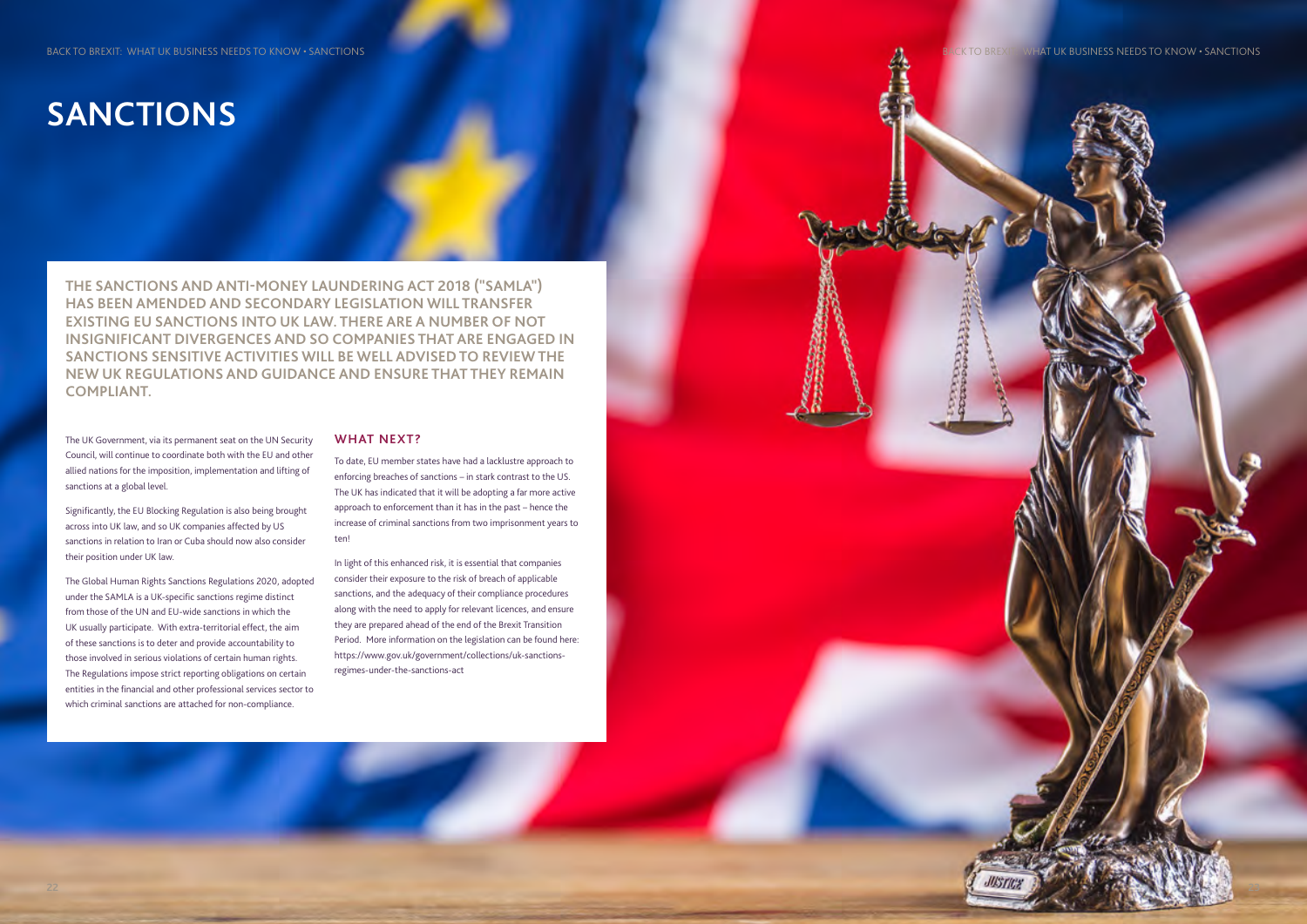# **BREXIT TASK FORCE**

### **KEY CONTACTS**

### **URSULA JOHNSTON**

**Director for Customs and Export Controls**

- $\begin{array}{r} \leftarrow \end{array}$  +44 (0)20 7759 6601
- $\Box$  +44 (0)7768 044455
- ursula.johnston@gowlingwlg.com

- $\leftarrow$  +44 (0)20 3636 7852
- $\Box$  +44 (0) 7717 335960
- david.lowe@gowlingwlg.com

#### **DAVID LOWE**

- $\begin{array}{cc} \bullet & +44 \ (0) 121 393 0384 \end{array}$
- $\Box$  +44 (0)7921 881344
- kieran.laird@gowlingwlg.com



#### **Partner**

- $\leftarrow$  +44 (0)370 733 0616  $\Box$  +44 (0) 7881 503185
- michael.luckman@gowlingwlg.com





#### **MICHAEL LUCKMAN**

#### **Partner**

### **BERNARDINE ADKINS**

- **Partner**
- $\begin{array}{r} \leftarrow \end{array}$  +44 (0)370 733 0649
- $\Box$  +44 (0)7841 899302
- bernardine.adkins@gowlingwlg.com





#### **SARAH RIDING**

**Partner**

- +44 (0)121 393 0247
- +44 (0)7557 184413
- sarah.riding@gowlingwlg.com

<span id="page-12-0"></span>